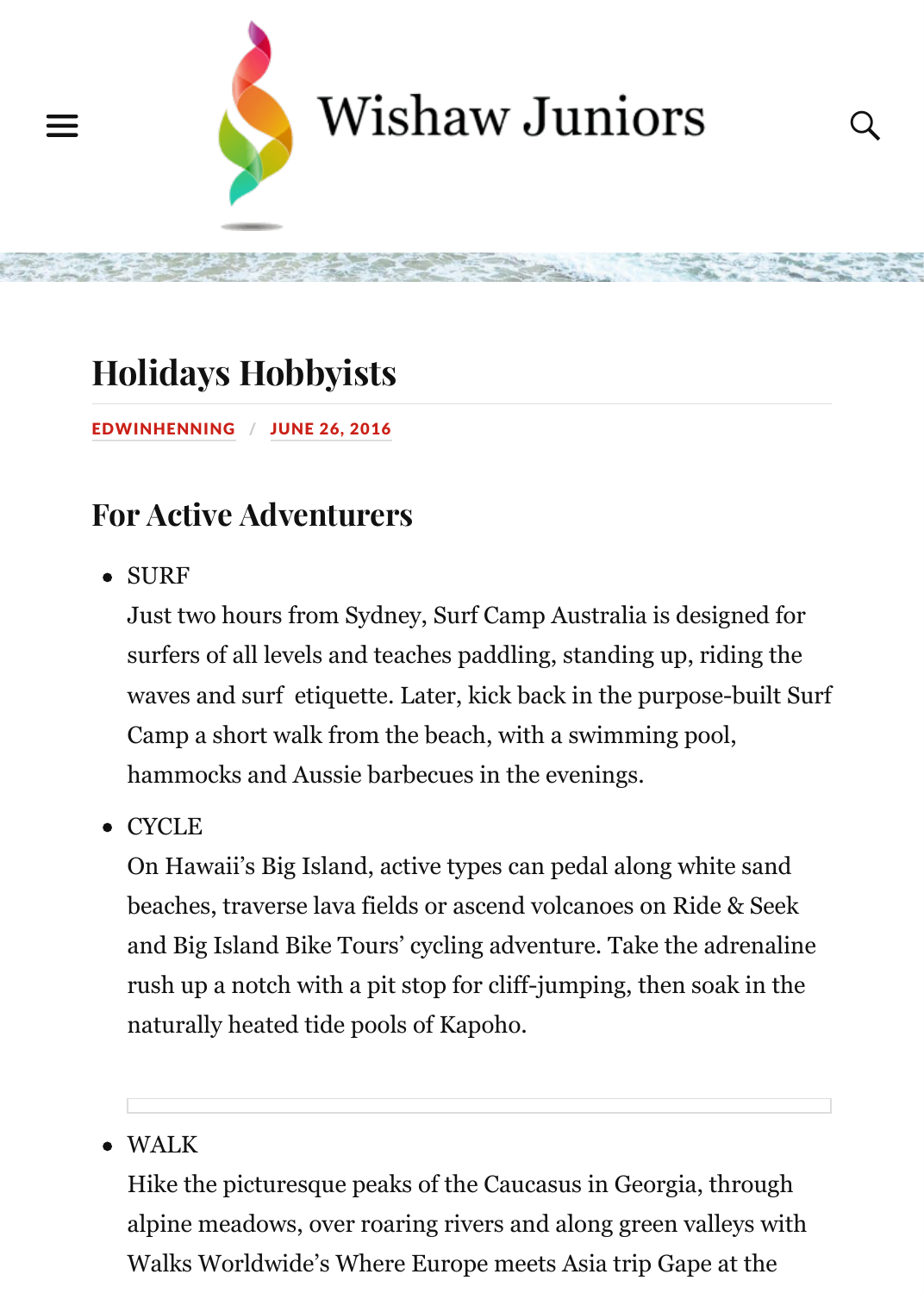breathtaking views atop the 3,430m Atsunta Pass before returning to the capital, Tbilisi, for a spot of sightseeing.

### **For Wellness Seekers**

DIGITAL DETOX  $\bullet$ 

> Get off the grid at The Ranch at Live Oak, Malibu (one week allinclusive from AED 25,000; 001-310-457 8700, theranchmalibu. com) where there's no phone signal or Wi-Fi, allowing you to live in the moment without the distractions of technology. The daily bootcamp features a routine of sustainable activity including group hiking, yoga sessions and fitness classes, after which the last thing on your mind will be sitting in front of a computer screen.

> > Detox your body and mind at The Ranch at Live Oak, Malibu

• YOGA

Set in the Himalayan foothills in the northern Indian state of Uttarakhand, Vana Malsi Estate (?ve-night retreat from AED 6,850; 0091-135-391 1111, vanaretreats.com) is a modern ashramcum-spa retreat sitting on 21 acres of forested land. Activities include private and group yoga, hiking, om chanting and spa treatments. Vana doesn't follow a particular school of yoga but goes back to the roots of the science and includes body postures (aasan), meditation (dhyan), breath control (pranayam) and nutrition to help guests de-stress and recharge.

Complement a yoga session with natural therapies at Vana Malsi Estate

### **For Environmentalists**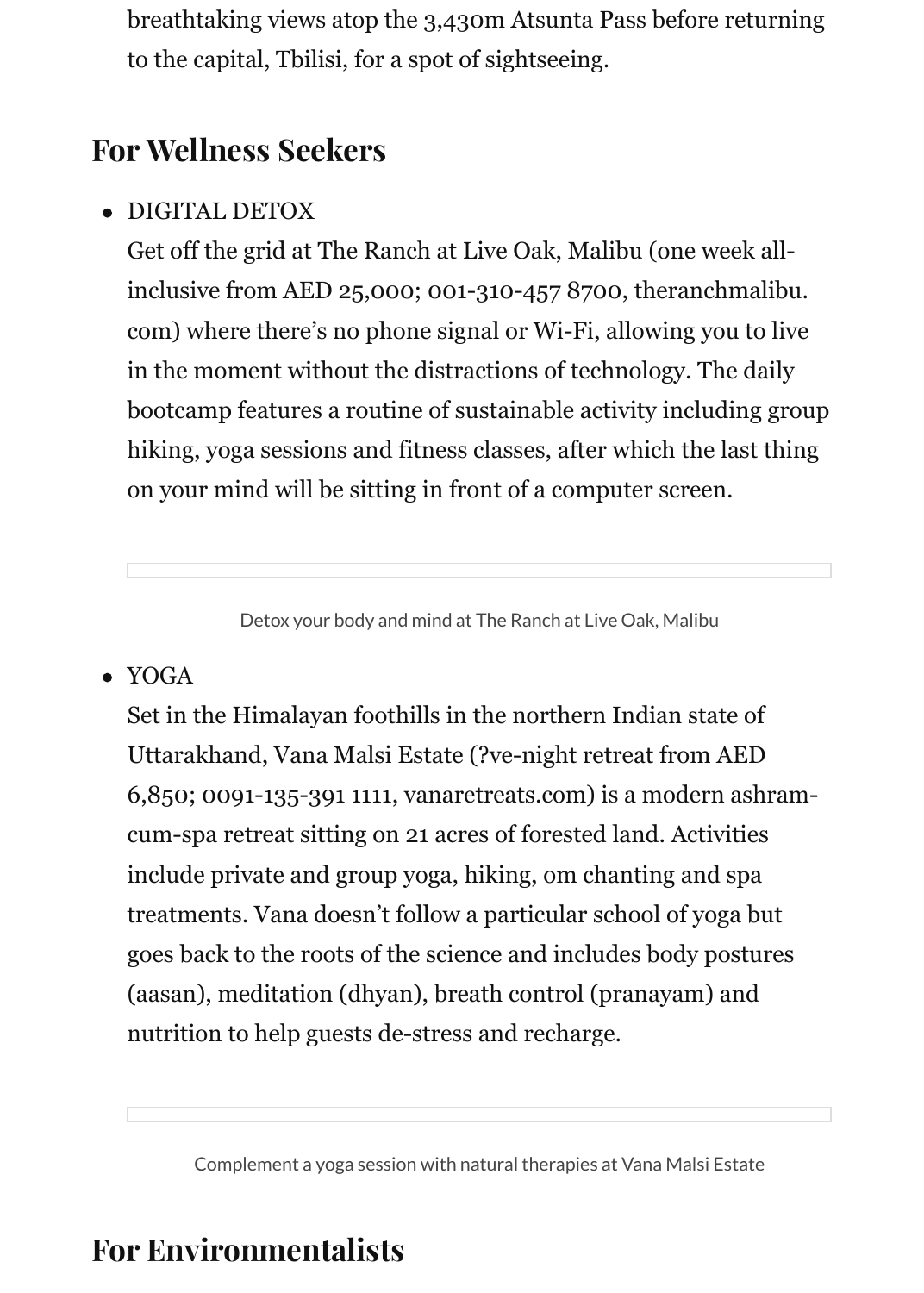tree-planting and reforestation efforts in and around the Bwindi Impenetrable National Park, a s[anctuary that is ho](http://animals.nationalgeographic.com/animals/mammals/mountain-gorilla/)me to half of the world's critically endangered mountain gorillas, as well as assisting in a pedal-powered film session to educate remote schools and communities about the importance of conservation.

Spot gorillas in the wild while helping with conservation efforts in Uganda

#### MARINE

Help replant coral reefs in Sabah, Malaysian Borneo, with the Tropical Research and Conservation Centre (two weeks allinclusive from AED 6,140; 0060-198- 50 5412, tracc.org) where you'll be taught scientific diving techniques and methods for planting corals and rebuilding a reef alongside scientists. Also on the cards: turtle and shark conservation, which includes patrolling the beaches to protect adult turtles, eggs and hatchlings – then dive with them off Pom Pom Island

### **For Creative Types**

MUSIC & DANCE

For those who like to make a song and dance about their travels, Cuba is the ideal spot. Get caught up in the rumba of Havana, join in salsa classes in Trinidad then learn to play traditional Cuban music and record your own track with local musicians in Santiago de Cuba with Responsible Travel's Cuba music & dance holiday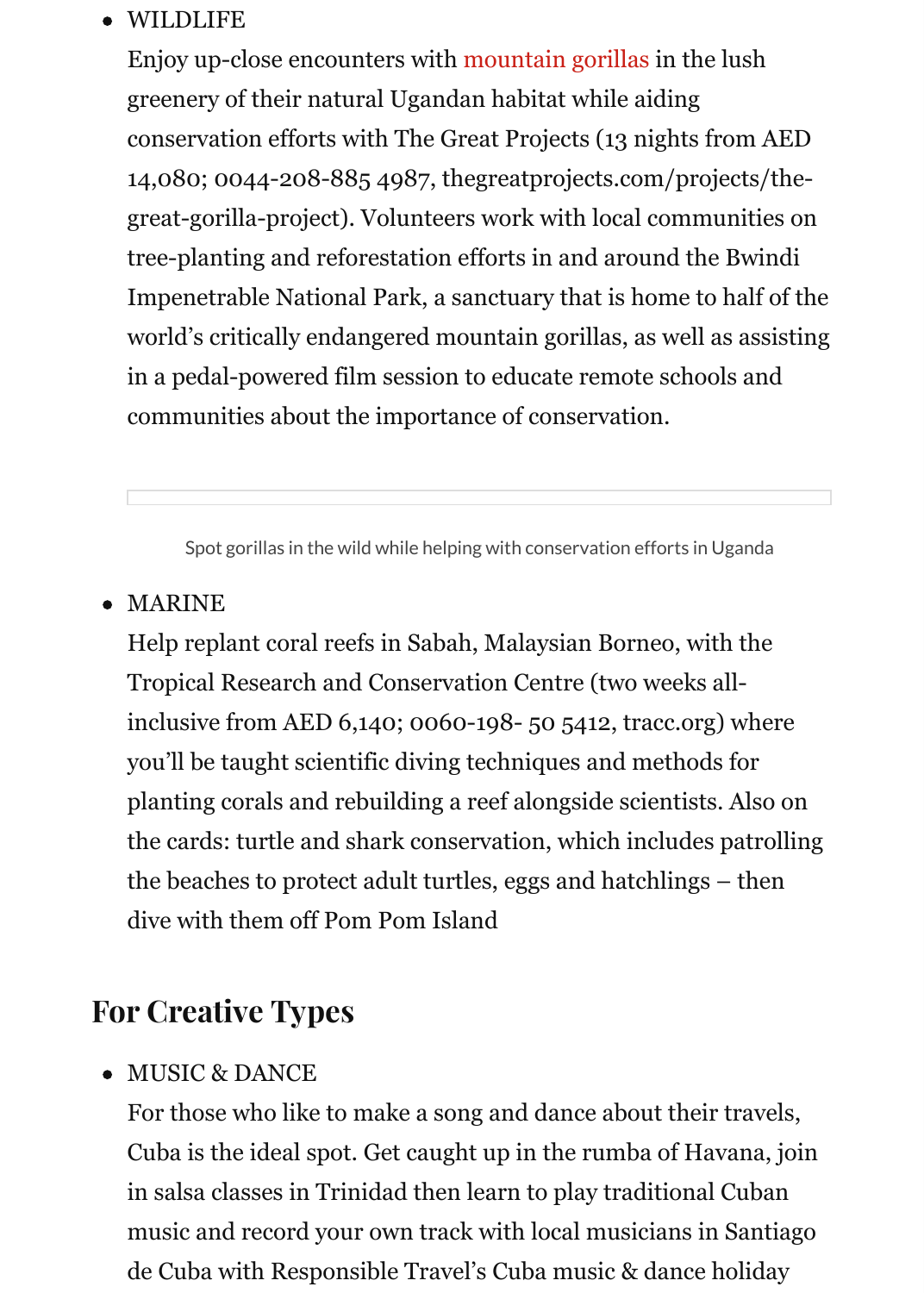Trinidad in Cuba is a vibrant place to practise your dance moves

### PHOTOGRAPHY

Get snap happy in Marrakech with Creative Escapes' Morocco photo tour (?ve days from AED 5,195; 0044-207-111 1293, [creative-escapes.co.uk/photomorocco\), which takes in the bustling](https://www.yelp.com/biz/havana-rumba-louisville) souks, Atlas Mountains, traditional Berber villages and gardens of Yves Saint Laurent's

home, with a team of experts offering live photography demonstrations, creative tuition and challenging assignments for all ages and levels.

FINE ART

Put brush to canvas on an Andalucian painting holiday with Authentic Adventures (seven nights from AED 7,830; 0044-1453- 82 3328, authenticadventures.co.uk) in the village of Alajar, with its rolling pastures, charming cobble-stone squares and stone houses with wrought-iron balconies and ancient doorways. Paint under the shade of an oak tree, with tips and guidance from professional tutors, and beam with pride, glass of bubbles in hand, at the informal exhibition of your work at the end of the trip.

## **For Food Enthusiasts**

FARM

For those who don't mind getting their hands dirty, working on farm and helping with the harvest is a great way to give back to the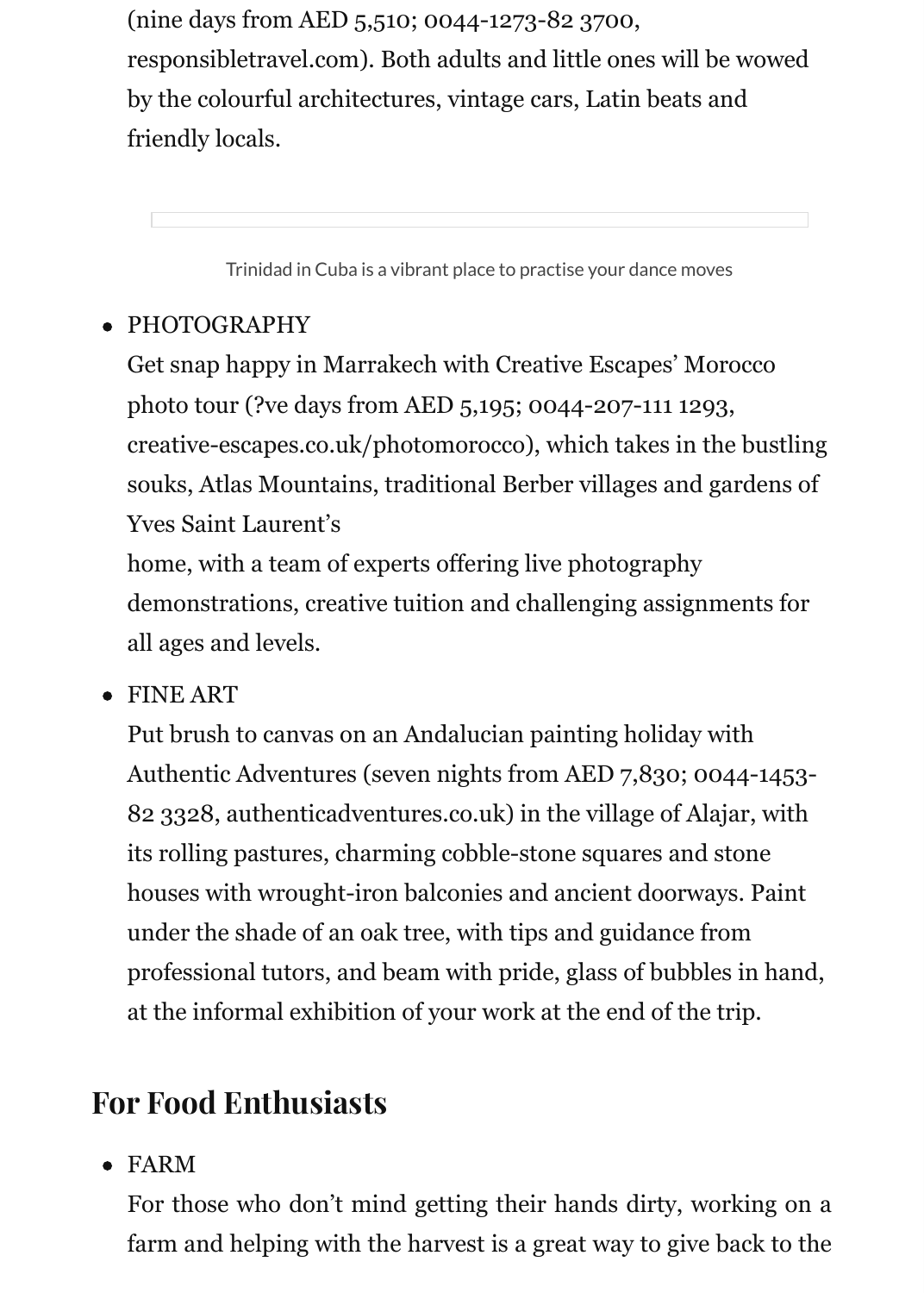great lesson for older kids.

**KITCHEN** 

If cooking is a passion, take it to the next level with a apprenticeship with a chef on your next holiday. Learn the tricks the trade on an Italian or Mediterranean cooking course wi Tuscookany (one week from AED 12,500; 0044-7039-40 023 tuscookany.com), where you'll prepare organic meals with loc chefs, learning about the ingredients and traditions surrounding the dishes as well as food presentation and grape pairings.



### **[Leave a Reply](http://www.wishawjuniors.com/2015/12/lazy-hazy-crazy-daze/)**

COMMENT \*